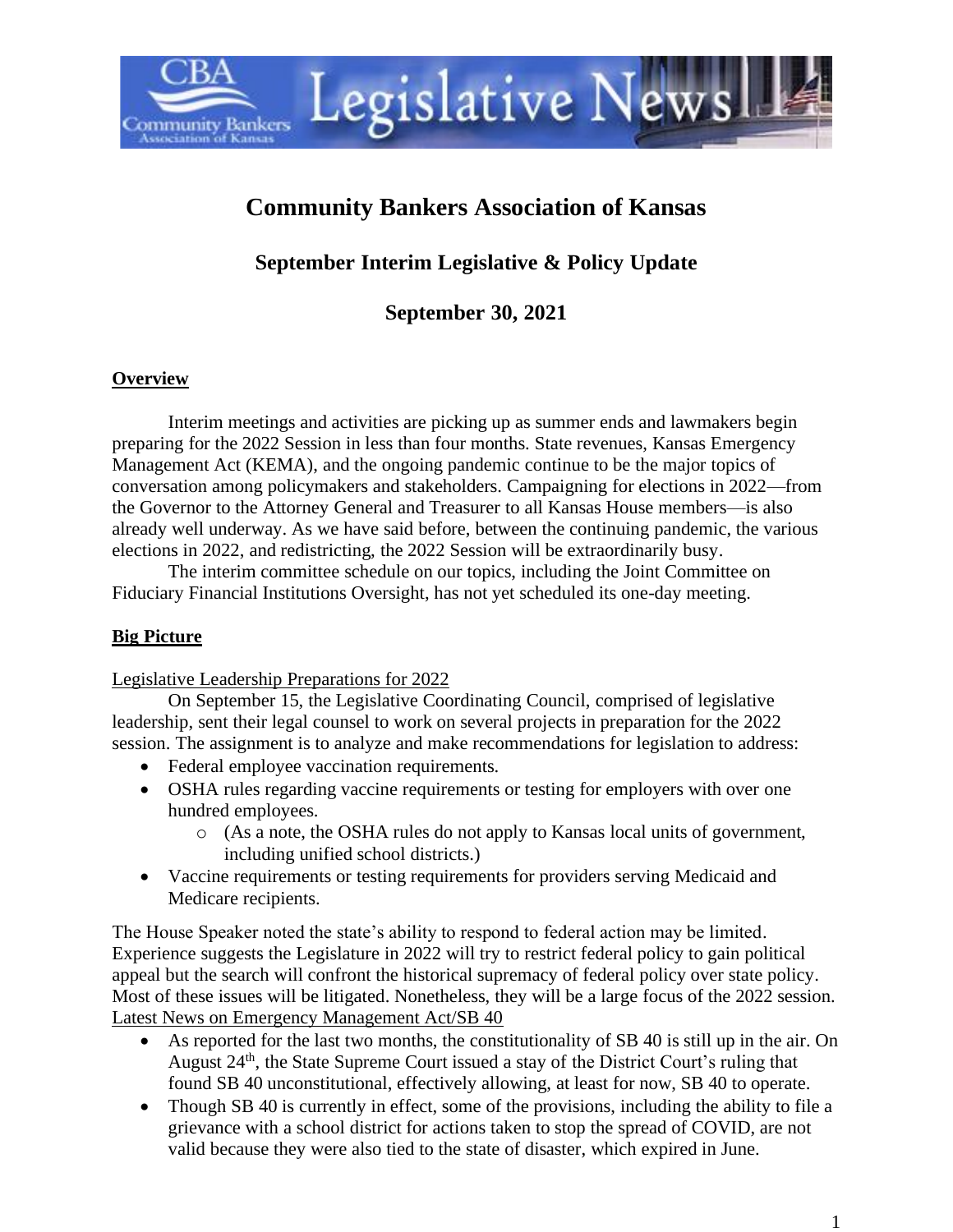- The latest on this issue: [https://kansasreflector.com/2021/08/24/kansas-supreme-court](https://kansasreflector.com/2021/08/24/kansas-supreme-court-issues-stay-of-lower-courts-rejection-of-emergency-management-law/)[issues-stay-of-lower-courts-rejection-of-emergency-management-law/](https://kansasreflector.com/2021/08/24/kansas-supreme-court-issues-stay-of-lower-courts-rejection-of-emergency-management-law/)
- Again, the Court is likely to make its decision on the issue sometime later this fall.

State Revenue Update

- In short, over the last several months, the state has continued to consistently rebound from economic challenges posed by the ongoing pandemic. The state ended the fiscal year with a \$2.1 billion ending balance, double the amount of the highest ending balance since 1996, according to legislative research. The \$2.1 billion ending balance is well above the constitutionally required ending balance of 7.5% of total expenditures.
- For Fiscal Year 2022, the state is anticipated to have a roughly \$1.3 billion ending balance, which equates to an ending balance 15.6% of total expenditures.
- The Consensus Revenue Estimate in November will provide even further fiscal updates and updated information for the next 18 months on projected revenues, expenditures, and ending balances.
- The Legislative Research Department's summary of Fiscal Year 2021 receipts can be found here: [http://www.kslegislature.org/li/b2021\\_22/committees/ctte\\_leg\\_budget\\_1/documents/testi](http://www.kslegislature.org/li/b2021_22/committees/ctte_leg_budget_1/documents/testimony/20210831_23.pdf)

[mony/20210831\\_23.pdf](http://www.kslegislature.org/li/b2021_22/committees/ctte_leg_budget_1/documents/testimony/20210831_23.pdf)

- Tax revenues for this August alone were \$85.5 million over August 2020, totaling \$629 million.
- A more in-depth breakdown of last month's receipts can be viewed here: [https://governor.kansas.gov/wp](https://governor.kansas.gov/wp-content/uploads/2021/09/02_August_Revenue_FY2022_09-01-2021_Final.pdf)[content/uploads/2021/09/02\\_August\\_Revenue\\_FY2022\\_09-01-2021\\_Final.pdf](https://governor.kansas.gov/wp-content/uploads/2021/09/02_August_Revenue_FY2022_09-01-2021_Final.pdf)

### Latest on SPARK Executive Committee

- The SPARK Executive Committee continues to meet, and while previously off to a slow start, may begin meeting more frequently as decisions around structure and procedure were hammered out last week, as detailed briefly below.
- On September  $8<sup>th</sup>$ , the SPARK Executive Committee approved changes to its structure, including the following:
	- o The four priority areas include Economic Revitalization, Health & Education, Connectivity, and Efficiency & Modernization. (The Health & Education priority area is to include topics such as behavior health and early childhood education).
	- o Advisory panels for each priority areas will consist of 8-10 experts selected by the Executive Committee.
- The Executive Committee also decided on the following proposed timeline for allocation of funds:
	- o Round I: Allocate up to \$500 million by 12/31/21.
	- o Round II: Allocate the remaining \$834 million (minus the portion reserved for the unemployment insurance trust fund) by 7/31/22.
	- o Round III (As needed): Allocate or reallocate any remaining or additional funds by 12/31/22.
- On September  $10^{th}$ , the Executive Committee approved \$50 million in federal ARPA funds for premium pay for frontline nurses and healthcare workers across the state.

Further details here: [https://governor.kansas.gov/governor-laura-kelly-announces-funding-for](https://governor.kansas.gov/governor-laura-kelly-announces-funding-for-frontline-nurses-and-care-workers/)[frontline-nurses-and-care-workers/](https://governor.kansas.gov/governor-laura-kelly-announces-funding-for-frontline-nurses-and-care-workers/)